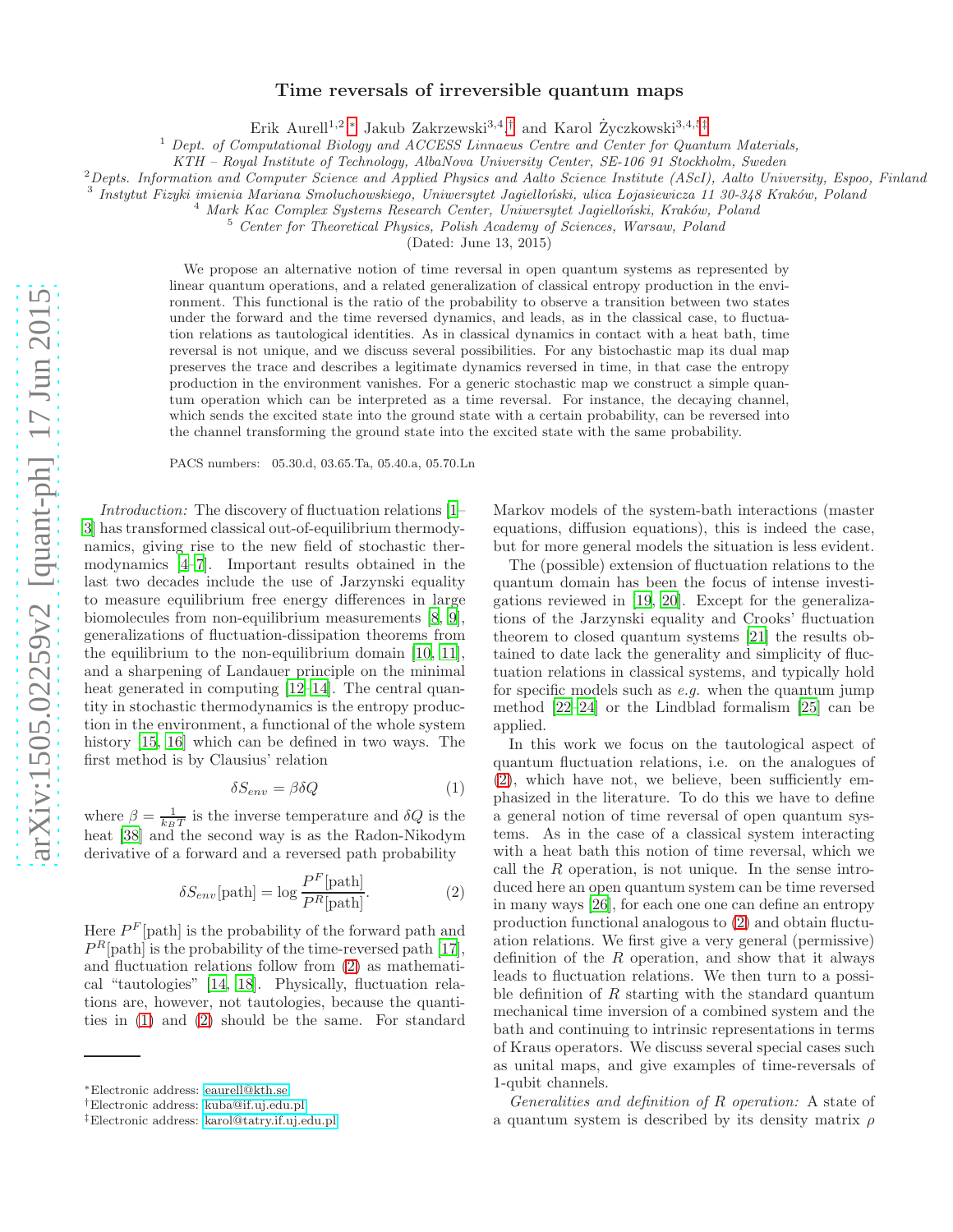which is an N-dimensional positive Hermitian operator with unit trace. Any physical operation on a quantum system can be described by a completely positive linear map Φ, which preserves the trace and sends one density matrix  $\rho$  into another state  $\rho' = \Phi(\rho)$ . We define a general time reversal R as an involution on the set  $\Omega_N$ of quantum operations *i.e.* a bijective transformation  $R: \Phi \to \Phi^R$  which satisfies  $(\Phi^R)^R = \Phi$ .

R *operation and fluctuation relations:* To arrive at fluctuation relations we consider the paradigmatic example of two measurements, one before the beginning of the process described by  $\Phi$ , and another after [\[21\]](#page-4-16). We will denote by  $\hat{A}$  and  $\hat{O}$  two measured operators (with eigenstates  $|a\rangle$  and  $|o\rangle$  and eigenvalues  $E_a$  and  $E_o$ ). At the beginning of the process the system will hence be in the pure state  $|a\rangle\langle a|$ , and the probability to observe o at the end will be  $\langle o|\Phi(|a\rangle\langle a|)|o\rangle$ . For the reversed chain of events, we first measure  $\hat{O}$  to obtain  $o$ , then act on the system with the reversed quantum map  $\Phi^R$ , and measure  $\hat{A}$  to obtain a. This happens with probability  $\langle a|\Phi^R(|o\rangle\langle o|)|a\rangle$ . A straightforward generalization of [\(2\)](#page-0-3) to the quantum domain is thus

<span id="page-1-0"></span>
$$
\delta S_{env}[a, o] = \log \frac{\langle o | \Phi(|a\rangle \langle a|) | o \rangle}{\langle a | \Phi^R(|o\rangle \langle o|) | a \rangle} \tag{3}
$$

To derive fluctuation relations from [\(3\)](#page-1-0) one proceeds by analogy with the classical case using [\(2\)](#page-0-3). For Jarzynski equality one takes  $\hat{A}$  as an initial Hamiltonian  $\hat{H}_i$  and  $\hat{O}$  as a final Hamiltonian  $\hat{H}_f$  with thermodynamic equilibrium states  $\rho_i^{\beta}$  and  $\rho_f^{\beta}$ , respectively, and defines the work done on the system during the process as  $\delta W[a, o] = (E_o - E_a) + \beta^{-1}$  $\sum$  $\delta S_{env}[a, o]$ . Then  $a_{a,o}e^{-\beta E_o}\langle a|\Phi^R(|o\rangle\langle o|)|a\rangle = Z_f$  and this identity can simply be rewritten as

$$
\sum_{a,o} \langle a|\rho_i^{\beta}|a\rangle \langle o|\Phi(|a\rangle \langle a|)|o\rangle e^{-\delta S_{env}a,o}e^{-\beta(E_o-E_a)} = e^{-\beta \Delta F}.
$$

Here  $\Delta F$  denotes the difference between the free energy of both thermal equilibrium states, and the left hand side can be interpreted as  $\langle e^{-\beta \delta W} \rangle$ . For Crooks' relation one similarly defines  $P^F(x) = \langle \delta (\delta W - x) \rangle_{eq}$ and  $P^{R}(x) = \langle \delta \left( \delta W^{R} - x \right) \rangle_{eq}^{R}$  where in the latter the time-reversed work is  $\delta W^{R}[\overline{o}, a] = -\delta W[a, o]$  and the average is performed over the final equilibrium state  $\rho_f^{\beta}$  and the reversed quantum map  $\Phi^R$ . This implies  $P^{R}(-x) = e^{-\beta(x-\Delta F)}P^{F}(x)$ , which is the relation of Crooks [\[27\]](#page-5-1).

*Standard quantum mechanical time inversion and time reversal of environmental representations* Consider first a closed system. If  $\rho' = \Phi \rho = U \rho U^{\dagger}$  where  $U =$  $\mathcal{T}e^{-\frac{i}{\hbar}(t_f-t_i)H}$  is unitary development with Hamiltonian  $H$  then the final state is time inverted by an antiunitary operator  $\Theta$  *i.e.*  $\tilde{\rho}' = \Theta \rho' \Theta^{-1}$ . Acting on this state with  $\tilde{U} = \Theta U^{\dagger} \Theta^{-1}$ , we obtain a state at the initial time  $\tilde{\rho} = U \rho' U^{\dagger}$  and time inversion is complete if  $\rho = \Theta^{-1} \tilde{\rho} \Theta$ , which is the case. The time reversal of a closed system,

based on standard quantum mechanical time inversion, is then the operation  $\Phi \to \tilde{\Phi}$  where  $\tilde{\Phi}\rho = \tilde{U}\rho \tilde{U}^{\dagger}$ . Obviously this is an involution: performing it twice we get back the map  $\Phi$ ρ.

Quantum maps have (generally non-unique) *environmental representations*

<span id="page-1-4"></span>
$$
\rho' = \Phi \rho = \text{Tr}_B \left[ U \left( \rho \otimes \sigma \right) U^{\dagger} \right] \tag{4}
$$

where the principal state  $\rho$  acts in the space  $\mathcal{H}_A$  while the ancillary state  $\sigma$  acts in the space  $\mathcal{H}_B$  describing the environment. Both subsystems are coupled by a unitary operation U, and the image  $\rho'$  is obtained by tracing out the environment. Under standard quantum mechanical time inversion U transforms to U and  $\sigma$  to  $\tilde{\sigma}$  which allows us to define an *environmental* time reversal of the open quantum system as

<span id="page-1-1"></span>
$$
\Phi^{R_E} \rho = \text{Tr}_B \left[ \tilde{U} \left( \rho \otimes \tilde{\sigma} \right) \tilde{U}^{\dagger} \right] \tag{5}
$$

The disadvantages of such a definition are obvious: it is contingent on the chosen environmental representation, and to arrive at an intrinsic notion we have to pursue another approach. In addition, also when an open quantum operation has a very natural environmental representation, [\(5\)](#page-1-1) is not the only natural notion of generalized time reversal. We will return to this point below.

*Kraus form of quantum maps and the dual map:* Instead of [\(5\)](#page-1-1) we will now start from the Kraus form [\[28](#page-5-2)] of quantum operator Φ:

<span id="page-1-2"></span>
$$
\rho' = \Phi(\rho) = \sum_{i=1}^{k} A_i \rho A_i^{\dagger}.
$$
 (6)

As a quantum operation  $\Phi$  preserves the trace,  $\text{Tr}\rho' =$ Tr $\rho$ , the Kraus operators  $A_i$  satisfy the identity resolution  $\sum_{i=1}^{k} A_i^{\dagger} A_i = \mathbb{1}$ . The trace preserving conditions induce  $N^2$  constraints so the set  $\Omega_N$  of quantum operations acting on N dimensional states has  $N^4 - N^2$  dimensions. Although the number  $k$  in  $(6)$  is arbitrary, for any map there exist the canonical Kraus form, for which all Kraus operators are orthogonal,

<span id="page-1-3"></span>
$$
\text{Tr}A_i A_j^\dagger = d_i \delta_{i,j},\tag{7}
$$

so that the Kraus rank  $k \leq N^2$ . In a generic case the numbers  $d_i$  are different and this representation is unique up to the choice of the overall phases of the Kraus operators – see *e.g.* [\[29\]](#page-5-3).

In the case of a unitary evolution,  $\rho' = \Psi_U(\rho) = U \rho U^{\dagger}$ , one has  $k = 1$  and the only Kraus operator is unitary,  $A_1 = U$ . Unitary maps belong to broader class of unital maps, which preserve the identity,  $\Psi(\mathbb{1}) = \mathbb{1}$ , and satisfy the dual condition  $\sum_{i=1}^{k} A_i A_i^{\dagger} = \mathbb{1}$ . A map which is trace preserving and unital is called bistochastic, as it forms a quantum analogue of a bistochastic matrix, which acts in the set of N–point probability vectors.

For any quantum map  $\Phi$  in the form [\(6\)](#page-1-2) one defines its dual map  $\Phi^{\circ}$  such that  $\Phi^{\circ}(\rho) = \sum_{i=1}^{k} A_i^{\dagger} \rho A_i$ . Writing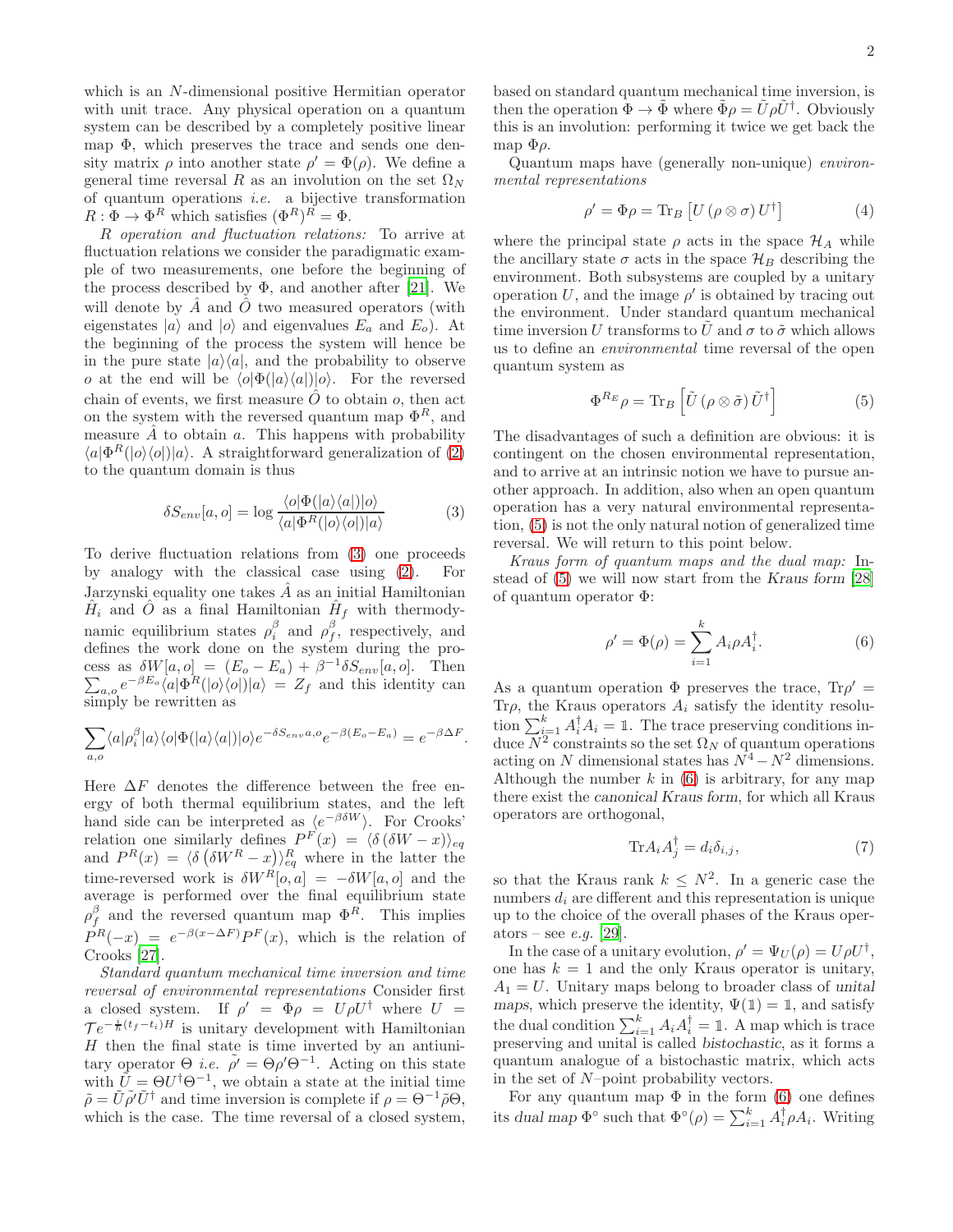for short  $\Phi = \{A_1, \ldots, A_k\}$  we have  $\Phi^{\circ} = \{A_1^{\dagger}, \ldots, A_k^{\dagger}\}.$ Note that if a map  $\Phi$  preserves the trace, the dual map  $\Phi^{\circ}$  is unital. If  $\Phi$  is bistochastic, so is  $\Phi^{\circ}$ . It is also convenient to define the class of selfdual maps which satisfy  $\Phi^{\circ} = \Phi$ . A quantum operation for which all Kraus operators are hermitian is bistochastic and selfdual. So is a map for which all non-hermitian operators occur in pairs, e.g.  $\Phi = \{A_1, \ldots, A_m, A_1^{\dagger}, \ldots, A_m^{\dagger}\}.$ 

Restricting our attention to bistochastic maps as a first generalization of the standard time inversion, we can define a time reversal  $\Phi^{R_B} := \Phi^{\circ}$ . The choice  $R_B$  implies that  $\langle o|\Phi(|a\rangle\langle a|)|o\rangle = \sum_i |\langle o|A_i|a\rangle|^2 = \langle a|\Phi^R(|o\rangle\langle o|)|a\rangle.$ Therefore the fraction in Eq. [\(3\)](#page-1-0) is equal to unity and hence for any bistochastic map  $\Phi$  and any initial and final pure states the entropy production vanishes,  $\delta S_{env}[a, o] = 0$ . Although bistochastic maps are not time invertible in the standard sense, they are therefore time reversible in the sense that there exists a (natural) time reversal of such maps for which the entropy production in the environment vanishes. As a consequence fluctuation relations hold for all such maps with the work taken equal to the internal energy change which reproduces the original quantum fluctuation relation of Kurchan for unitary maps [\[21](#page-4-16)] as well as the result of Rastegin for bistochastic maps [\[30\]](#page-5-4). In this connection it was recently observed [\[31](#page-5-5), [32\]](#page-5-6) that the Jarzynski relation, with work taken equal to internal energy change, in general does not hold for nonunital maps. Thus if the map is nonunital then its dual is not a well-defined quantum map, time reversal cannot be defined as a dual, and the ratio in Eq. [\(3\)](#page-1-0) may be different from unity.

A more general definition of the time reversal operation for a non-unital a quantum operation  $\Phi = \{A_1, \ldots, A_k\}$ was proposed by Crooks [\[26\]](#page-4-20). It is based on the invariant state of the map,  $\rho_* = \Phi(\rho_*)$ . The reversed map is given by the following sequence of the Kraus operators  $\Phi^{R_C} = \{A_1^C, \ldots, A_k^C\}$ , where  $A_i^C = \rho_{*,i}^{1/2} A_i^{\dagger} \rho_{*}^{-1/2}$ . Note that in the case of unital maps one has  $\rho_*^{1/2} = 1/N$ so that  $A_i^C = A_i^{\dagger}$  and one arrives at the dual map,  $\Phi^{R_C} = \Phi^{\circ}$ . However, this definition does not work, if the invariant state belongs to the boundary of the set of quantum states so that  $\rho_*$  is not invertible.

The isomorphism of Choi and Jamiołkowski [\[29,](#page-5-3) [33](#page-5-7), [34](#page-5-8)] states that an operation  $\Phi$  can be uniquely described by a dynamical matrix, (Choi matrix)

$$
D_{\Phi} = N(\Phi \otimes \mathbb{1}) |\psi^{+}\rangle\langle\psi^{+}|,
$$

where  $|\psi^+\rangle = \frac{1}{\sqrt{l}}$  $\frac{1}{N} \sum_{i=1}^{N} |i\rangle \otimes |i\rangle$  denotes the maximally entangled state on an extended Hilbert space  $\mathcal{H}_A \otimes \mathcal{H}_B$ . The matrix  $D$  of order  $N^2$  is hermitian and positive by construction, and its eigenvalues determine the relative weights  $d_i$ , while the eigenvectors of length  $N^2$ , reshaped into square matrices of order N and rescaled by  $\sqrt{d_i}$  yield the Kraus operators  $A_i$  in the canonical form [\(7\)](#page-1-3).

Two maps  $\Phi_1$  and  $\Phi_2$  are called unitarily equivalent, written  $\Phi_1 \sim \Phi_2$ , if there exist two unitary matrices  $V_1$ and  $V_2$  such that  $\Phi_2(\rho) = V_2(\Phi_1(V_1 \rho V_1^{\dagger}))V_2^{\dagger}$ , so the map

 $\Phi_2$  can be written as a concatenation of  $\Phi_1$  with two unitary operations,  $\Phi_2 = \Psi_{V_2} \circ \Phi_1 \circ \Psi_{V_1}$ . Observe that for any two unitarily equivalent maps the corresponding dynamical matrices,  $D_1$  and  $D_2$ , share the same spectrum and are unitarily similar.

*Essential map and its time reversal:* We now look for a possible choice of the involution  $R$  for a general, non– unital quantum map, for which  $\Phi^{\circ} \notin \Omega_N$  Consider a generic quantum operation  $\Phi$ , for which the spectrum  ${d_i}_{i=1}^k$  of the corresponding dynamical matrix  $D_{\Phi}$  is non-degenerate. The trace of the dynamical matrix is fixed, Tr $D = \sum_{i=1}^{k} d_i$ , so let us order the Kraus operators forming the canonical form [\(7\)](#page-1-3) according to their norms,  $d_1 = ||A_1||^2 \ge d_2 = ||A_2||^2 \ge \ldots \ge d_k = ||A_k||^2$ . The leading Kraus operator, with the largest norm, is represented by a possibly non-hermitian matrix  $A_1$  of order N, which can be brought to the diagonal form by the singular value decomposition,

$$
A_1 = V_1 E V_2^{\dagger}
$$
, where  $V_1 V_1^{\dagger} = V_2 V_2^{\dagger} = \mathbb{1}$ . (8)

Here  $E$  is a diagonal matrix with all non-negative entries. In the generic case the spectrum of  $E$  is non-degenerate, and this decomposition is unique up to the phases of the right and left eigenvectors of  $A_1$  which form unitary matrices  $V_1$  and  $V_2$ . In the degenerate case this decomposition is not unique. For instance, if  $A_1 = U$  is unitary, than  $E = \mathbb{1}$ , and one can choose e.g.  $V_1 = U$  and  $V_2 = \mathbb{1}$ .

For any map  $\Phi$  we select in this way two unitary matrices  $V_1$  and  $V_2$ , which allow us to define rotated Kraus operators  $B_i = V_1^{\dagger} A_i V_2$  and the essential map

$$
\hat{\Phi}(\rho) = \sum_{i=1}^{k} B_i \rho B_i^{\dagger} = V_1^{\dagger} A_i V_2 \rho V_2^{\dagger} A_i^{\dagger} V_1.
$$
 (9)

For any operation determined by a set of ordered Kraus operators,  $\Phi = \{A_1, A_2, \ldots, A_k\}$  the corresponding essential map reads thus  $\hat{\Phi} = \{E, V_1^{\dagger} A_2 V_2, \dots, V_1^{\dagger} A_k V_2\},\$ where  $A_1 = V_1 E V_2^{\dagger}$ . Observe that the map  $\Phi$  and its essential map are unitarily equivalent,

<span id="page-2-0"></span>
$$
\Phi \sim \hat{\Phi} = \Psi_{V_1} \circ \Phi \circ \Psi_{V_2^{\dagger}}.
$$
\n(10)

It is easy to see that for any unitary evolution  $\Psi_U$  the corresponding essential map reduces to identity map,  $\Psi_U = 1$ . Thus the essential map generically provides a unique description of non-unitary part of a discrete quantum evolution.

Consider, for instance a one–qubit Pauli channel,

$$
\Phi_p(\rho) = \sum_{j=1}^4 p_j A_j \rho A_j,\tag{11}
$$

where  $p_j$  is an ordered,  $p_1 \geq p_2 \geq p_3 \geq p_4$ , normalized probability vector,  $\sum_{j=1}^{4} p_i = 1$ , while hermitian Kraus operators  $A_j$  form an arbitrary sequence of three Pauli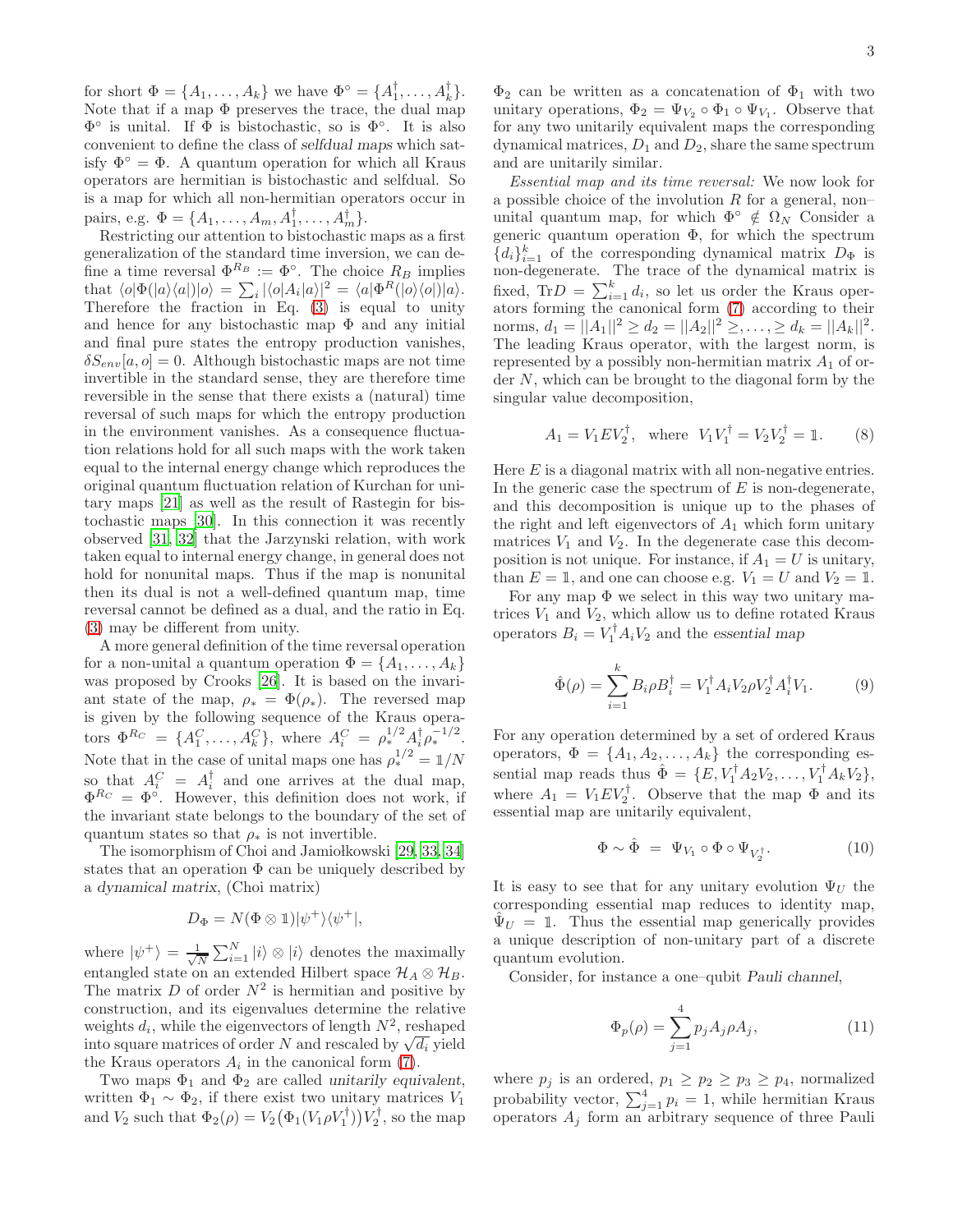matrices  $\sigma_i$ ,  $i = 1, 2, 3$  and identity,  $\sigma_0 = \mathbb{1}_2$ . Then the corresponding essential map reads

$$
\hat{\Phi}_p(\rho) = p_0 \rho + \sum_{i=1}^3 q_i \sigma_i \rho \sigma_i, \qquad (12)
$$

where the three coefficients  $q_i$  are up to a permutation equal up to the three smallest coefficients  $p_2, p_3, p_4$  of the map Φ.

In other words any Pauli channel can be represented by a point in the regular simplex  $\Delta_3 \subset \mathbb{R}^3$  spanned by the identity and Pauli matrices (see Fig. 1a). The corresponding essential map belongs then to the asymmetric fourth part of the simplex with a corner representing the identity map <sup>1</sup>.



FIG. 1: a) The set of one-qubit Pauli channels forms a probability simplex  $\Delta_3$  spanned by identity and Pauli matrices. b) An asymmetric part of the simplex forms a fragment of the set of essential maps  $\hat{\Phi}_p$  which contains the identity map 1 and the maximally depolarizing channel  $\Phi_*$ . Channel  $A_{xy}$ forms the symmetric combination of  $\sigma_x$  and  $\sigma_y$ .

*The essential map and an intrinsic* R*:* Having defined an essential map  $\Phi$ , which describes the non-unitary part of the evolution,  $\Phi = \Psi_{V_1^{\dagger}} \circ \hat{\Phi} \circ \Psi_{V_2}$ , we are in position to give an intrinsic definition of a time reversed map

$$
\Phi^R := \Psi_{V_2} \circ \hat{\Phi} \circ \Psi_{V_1^\dagger}.\tag{13}
$$

Looking at the reversed map in the Kraus representation  $\Phi^R = \{A_1^{\dagger}, YA_2Y, \ldots YA_kY\}$  with the unitary matrix  $Y = V_2 V_1^{\dagger}$ , we see that the leading Kraus operator  $A_1$  is indeed inverted into  $A_1^{\dagger}$ , while other operators are suitably rotated to keep the map  $\Phi^R$  trace preserving.

Making use of the form [\(10\)](#page-2-0) we see that the composition of a map with its reverse reads

$$
\Phi^R \circ \Phi = \Psi_{V_2} \circ \hat{\Phi} \circ \hat{\Phi} \circ \Psi_{V_2^{\dagger}}, \tag{14}
$$

and is unitarily similar to  $\hat{\Phi} \circ \hat{\Phi} = \hat{\Phi}^2$ .

It is easy to check that for any map the following properties hold true  $\widehat{(\Phi^R)} = \hat{\Phi} = (\hat{\Phi})^R$  and  $(\Phi^R)^R = \Phi$ , so that the reverse operation  $R$  is an involution, as requested. If the map is unitary,  $\Phi = \Psi_U$ , such a composition reduces to the identity map

$$
\Psi_U^R \circ \Psi_U = \Psi_{U^{\dagger}} \circ \Psi_U = \mathbb{1},\tag{15}
$$

as any unitary evolution can be reversed.

Note that for a selfdual map one has  $\Phi^R = \Phi^{\circ} = \Phi$ so that  $\Phi^R \Phi = \Phi^2$ . For instance, consider the selfdual maximally depolarizing channel, which sends any state into maximally mixed state,  $\Phi_*(\sigma) = 1/N$ . For any two pure states one has  $|\langle i|\Phi_*(|j\rangle\langle j|)|i\rangle| = 1/N$  so that the fraction in Eq. [\(2\)](#page-0-3) is equal to unity for any choice of initial and final states.

For any stochastic map described by two Kraus operators,  $\Phi = \{A_1, A_2\}$ , the reversed map reads  $\Phi^R =$  ${A_1^{\dagger}, \sqrt{1 - A_1 A_1^{\dagger}}\}$ . In this case, the operators  $A_i$  need not to be ordered according to their norms, so one can choose for  $A_1$  a non-hermitian operator. For example, in the case of the one-qubit decaying channel,  $\Phi_{\rm dec} \;=\; \left\{\left[\begin{array}{cc} 0 \;\;\sqrt{p} \; \; 0 \ 0 \;\;\; 0 \end{array}\right] , \left[\begin{array}{cc} 1 \; \; 0 \ 0 \;\;\sqrt{1} \end{array}\right] \right.$ 0  $\sqrt{1-p}$  $\Big\}$ , where  $p \in [0,1]$  is a free parameter, the dual map  $\Phi_{\text{dec}}^{\circ} = \{A_{1}^{\dagger}, A_{2}^{\dagger}\}\$ is not stochastic. However the inverted map  $\Phi_{\text{dec}}^R$  =  $\iint 0$  $\sqrt{p}$  0  $\left[\begin{array}{cc} \sqrt{1-p} & 0 \\ 0 & 1 \end{array}\right]$ , is stochastic. While the decaying channel  $\Phi_{\text{dec}}$  describes the process of a spontaneous decay 'downwards'  $|1\rangle \rightarrow |0\rangle$  with probability p, the reversed process  $\Phi_{\text{dec}}^R$  describes the transition 'upwards'  $|0\rangle \rightarrow |1\rangle$ . Observe that for such a definition of the reversed map  $\Phi_{\text{dec}}^R$  the Crooks relation holds as a tautology. Note also that the invariants states of the map Φ and its reverse  $\Phi^R$  are different. This is not the case for the time reversal operation  $\Phi^{R_C}$  from [\[26](#page-4-20)]. Furthermore, in the case  $p > 0$  the invariant state of the map  $\Phi_{\text{dec}}$  is pure and thus not invertible, so the operation  $\Phi_{\text{dec}}^{R_C}$  is not well defined.

*Reversing Quantum Brownian motion* We now revert back to the environmental representation [\(4\)](#page-1-4) and assume that the system actually is connected to second physical system which acts as a heat bath. Such a map can be given by [\(4\)](#page-1-4) where the ancilla state  $\sigma$  is a thermal equilibrium state of a set of harmonic oscillators at inverse temperature  $\beta$ , and U is a unitary time development of the system plus the bath determined by a total Hamiltonian  $H = H<sub>S</sub> + H<sub>I</sub> + H<sub>B</sub>$  where  $H<sub>S</sub>$  is the system Hamiltonian,  $H_B$  is the bath Hamiltonian and  $H_I$  is a linear interaction of the system and the bath. Standard time reversal of such a map is then given by [\(5\)](#page-1-1), a procedure that can here be described as "attach the time-inversed bath, and run time backwards".

The quantum Brownian motion model is based on the observation that if bath frequencies form a continuum with Ohmic spectrum and a spectral cut-off, and the temperature goes to infinity, then [\(5\)](#page-1-1) represents classical Kramers-Langevin dynamics  $\dot{p} = f(x, t) - \eta \frac{p}{M} + \sqrt{2\eta/\beta}\dot{\xi}$ and  $\dot{x} = \frac{p}{M}$  [\[35,](#page-5-9) [36](#page-5-10)]. Applying [\(5\)](#page-1-1) to the quantum Brownian motion model all operators are time reversed according to their parity, which in the classical limit means  $t \to t^* = t_f - t, \ x_t \to x_t^* + = x_{t^*} \text{ and } p_t \to p_t^* + =$  $-p_{t^*}$ , and the Kramers-Langevin equation transforms into  $\frac{dp^*}{dt^*} = f(x^*, t_f - t^*) + \eta \frac{p^*}{M} + \sqrt{2\eta/\beta} \dot{\xi}$  and  $\frac{dx^*}{dt^*} = \frac{p^*}{M}$ . Time reversals of classical stochastic differential equa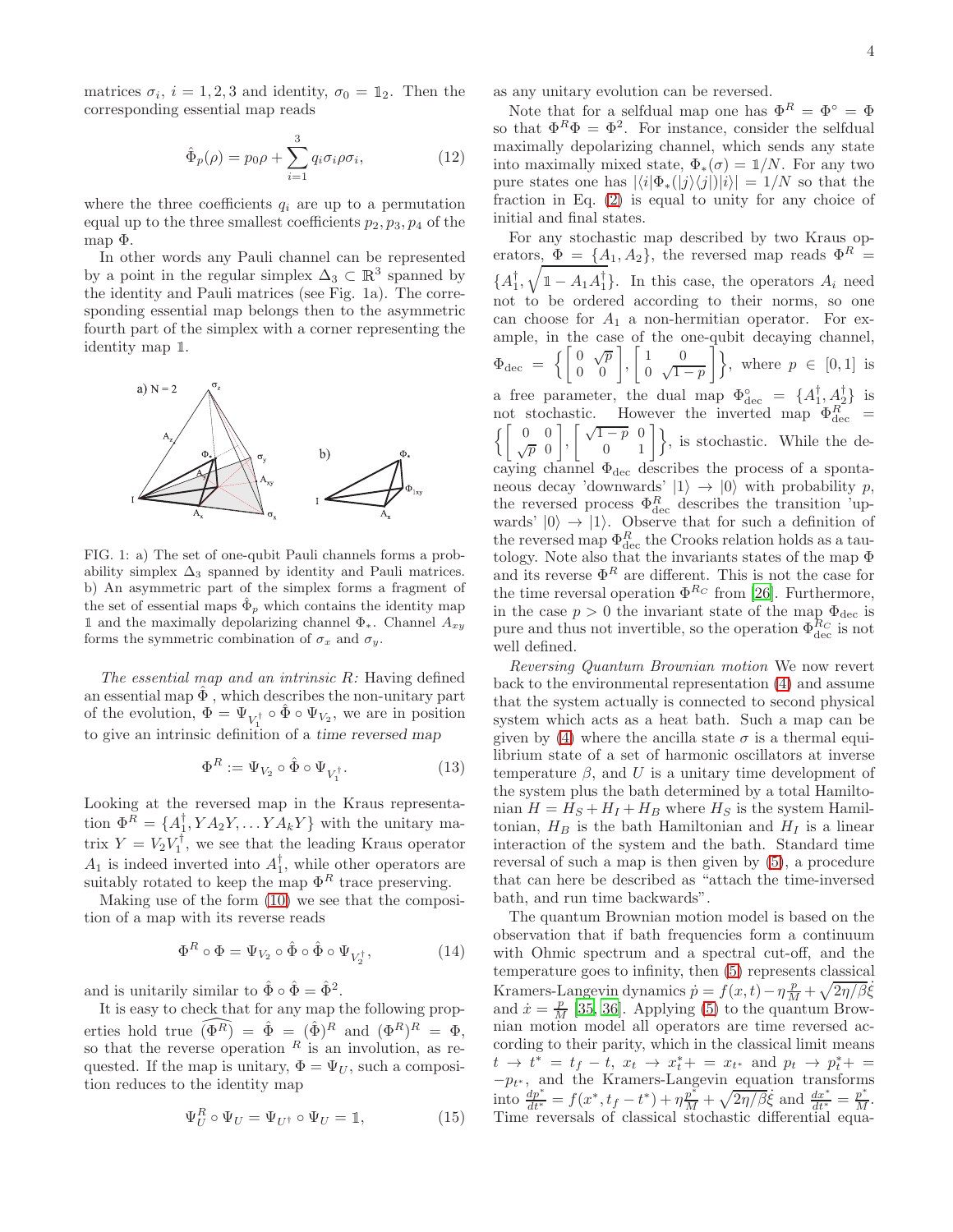tions have been extensively discussed in the literature, and it is well understood that they are not unique [\[17\]](#page-4-12). The example just derived by taking the classical limit of quantum Brownian motion is the "natural time reversal" of Kramers-Langevin dynamics, but also other possibilities make sense (note the "anti-friction"!).

A second example of time reversal of Kramers-Langevin dynamics, in [\[17](#page-4-12)] called "canonical time reversal", is based on the same variable transformation but assumes that the conservative force and the friction force transform differently under time inversion, resulting in a Kramers-Langevin dynamics also for the time-reversed motion *i.e.*  $\frac{d}{dt^*} p^* = f(x^*, t_f - t^*) - \eta \frac{p^*}{M} + \sqrt{2\eta/\beta}\dot{\xi}$  and  $\frac{d}{dt^*}x^* = \frac{p^*}{M}$ . To lift this definition to "R" we obviously have to treat the system and the bath differently. For the bath time must run forwards, so as to result in dissipation, while the conservative effects embodied in the force  $f$  are to be applied in the opposite order. This can be achieved by considering the system Hamiltonian of the form  $H_S = H_{kin} + V(x_S, t)$  and the two unitary operators

$$
U = \mathcal{T}e^{-\frac{i}{\hbar}\left(\int_0^{t_f} H_{kin} + V(x_S, t) + H_I + H_B\right)} \tag{16}
$$

$$
U^{R_C} = \mathcal{T}e^{-\frac{i}{\hbar}\left(\int_0^{t_f} H_{kin} + V(x_S, t_f - t) + H_I + H_B\right)} \quad (17)
$$

where  $\mathcal T$  stands for time ordering. Time reversal by changing  $U$  to  $U^R$  amounts to the procedure of "attach the bath, let time run forwards, but time-reverse the external drive". In [\[17\]](#page-4-12) several other examples are given of time reversals of stochastic dynamics which can also be

- <span id="page-4-0"></span>[1] D. J. Evans and D. J. Searles, Phys. Rev. E 50, 1645 (1994).
- [2] G. Gallavotti and E. G. D. Cohen, Phys. Rev. Lett. 94, 2694 (1995).
- <span id="page-4-1"></span>[3] C. Jarzynski, Phys. Rev. Lett. 78, 2690 (1997).
- <span id="page-4-2"></span>[4] E. Sevick, R. Prabhakar, S. R. Williams, , and D. J. Searles, Annual Review of Physical Chemistry 59, 603 (2008).
- [5] C. Jarzynski, Annu. Rev. Condens. Matter Phys. 2  $(2011).$
- [6] U. Seifert, Rep. Prog. Phys. **75** (2012).
- <span id="page-4-3"></span>[7] K. Sekimoto, Stochastic Energetics, vol. 799 of Lect. Notes Phys. (Springer, 2010).
- <span id="page-4-4"></span>[8] J. Gore, F. Ritort, and C. Bustamante, Proc. Nat. Acad. Sci. 100, 12564 (2003).
- <span id="page-4-5"></span>[9] C. Bustamante, J. Liphardt, and F. Ritort, Physics Today 58, 43 (2005).
- <span id="page-4-6"></span>[10] B. Cleuren, C. V. den Broeck, and R. Kawai, C. R. Physique 8, 567 (2007).
- <span id="page-4-7"></span>[11] J. R. Gomez-Solano, A. Petrosyan, S. Ciliberto, R. Chétrite, and K. Gawędzki, Phys. Rev. Lett. 103 (2009).
- <span id="page-4-8"></span>[12] A. Bérut, A. Arakelyan, A. Petrosyan, S. Ciliberto, R. Dillenschneider, and E. Lutz, Nature 483, 187 (2012).
- [13] E. Aurell, K. Gawędzki, C. Mej´a-Monasterio, R. Mo-

"lifted to  $R$ ".

*Discussion:* In this work we have introduced a general notion of time reversals of quantum maps which generalizes standard time inversion in quantum mechanics. As in classical dynamics in contact with a heat bath, this definition of time reversal is not unique. One possibility – but not the only possibility – is to choose an environmental representation of the quantum map, and then apply standard quantum time inversion on the combined system and ancilla. Another possibility is to start from an intrinsic definition of the quantum map in terms of Kraus operators, and then define time reversal on that level. In any case, from any such definition one can define an entropy production in the environment functional analogously to the classical setting, and for each such definition quantum fluctuation relations are satisfied identically.

## Acknowledgements

This research is supported by the Swedish Science Council through grant 621-2012-2982 and by the Academy of Finland through its Center of Excellence COIN (EA), National Science Centre (Poland) through grants  $DEC-2012/04/A/ST2/00088$  (JZ) and  $DEC-2011/02/A/ST1/00119$  (KZ) as well as EU FET project QUIC 641122 and the project Focus KNOW at the Jagiellonian University.

Note added. After the first version of this paper was posted in the arXiv a related work [\[37](#page-5-11)] appeared.

hayaee, and P. Muratore-Ginanneschi, J. Stat. Phys. 147, 487 (2012).

- <span id="page-4-9"></span>[14] K. Gawedzki, Fluctuation relations in stochastic thermodynamics, Lectures given at the Mathematics Department of Helsinki University, November 2012, [arXiv:1308.1518.](http://arxiv.org/abs/1308.1518)
- <span id="page-4-10"></span>[15] J. Kurchan, J. Phys. A **31**, 3719 (1998).
- <span id="page-4-11"></span>[16] J. L. Lebowitz and H. Spohn, J. Stat. Phys. 95, 333 (1999).
- <span id="page-4-12"></span>[17] R. Chetrite and K. Gawędzki, Commun. Math. Phys. 282, 469 (2007), 0707.2725.
- <span id="page-4-13"></span>[18] C. Maes, J. Stat. Phys. **95**, 367 (1999).
- <span id="page-4-14"></span>[19] M. Esposito, U. Harbola, and S. Mukamel, Rev. Mod. Phys. 81 (2009).
- <span id="page-4-15"></span>[20] M. Campisi, P. Hängggi, and P. Talkner, Rev Mod Phys 83, 771 (2011).
- <span id="page-4-16"></span>[21] J. Kurchan, arXiv:cond-mat/0007360.
- <span id="page-4-17"></span>[22] B. Leggio, A. Napoli, A. Messina, and H.-P. Breuer, Physical Review A 88 (2013).
- [23] F. Hekking and J. Pekola, Phys Rev Lett 111 (2013).
- <span id="page-4-18"></span>[24] J. M. Horowitz and J. M. Parrondo, *Entropy produc*tion along nonequilibrium quantum jump trajectories, arXiv:1305.6793.
- <span id="page-4-19"></span>[25] R. Chétrite and K. Mallick, J Stat Phys  $148$  (2012).
- <span id="page-4-20"></span>[26] G. E. Crooks, Phys. Rev. A 77, 034101 (2008).